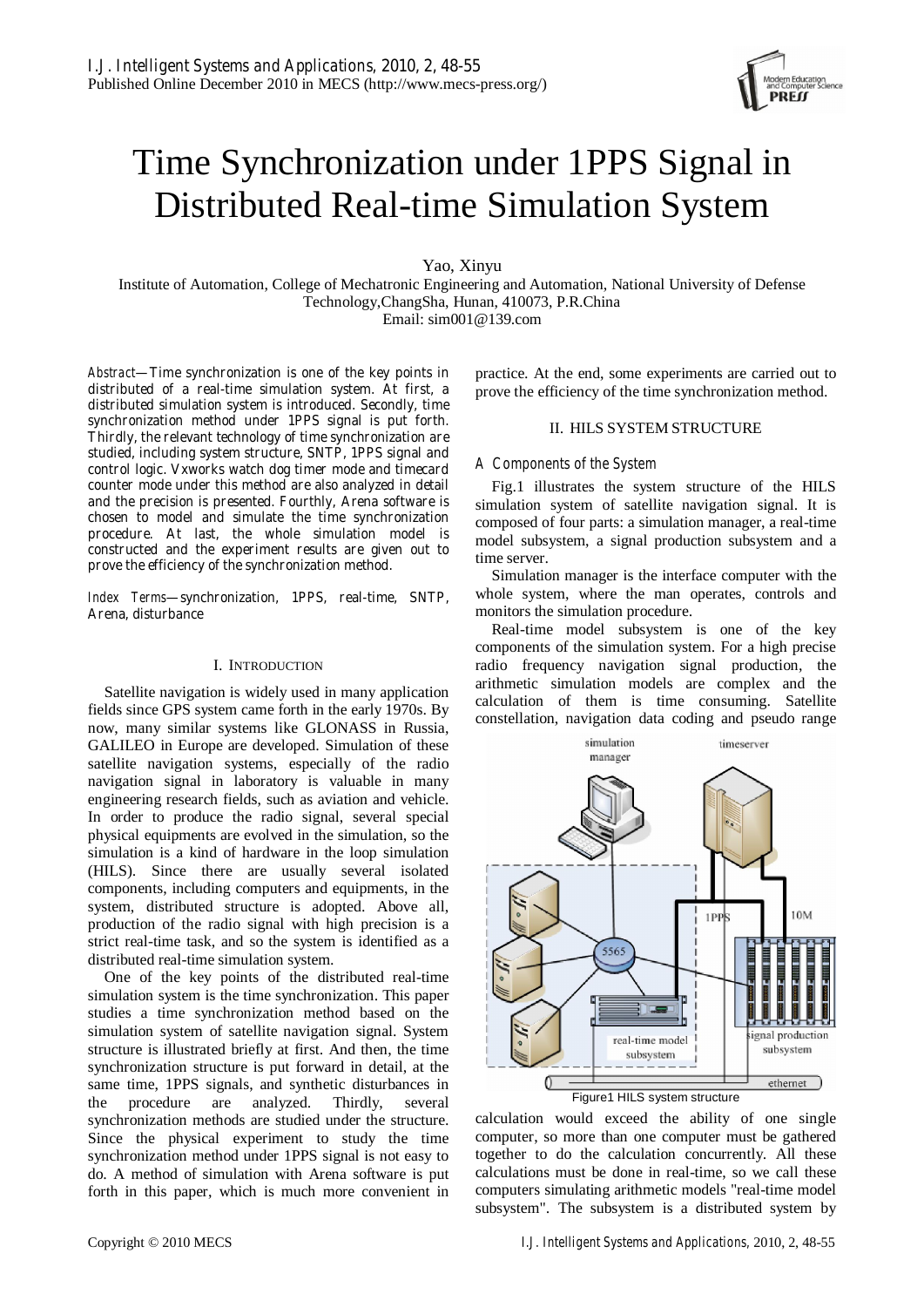itself, composed of industry computers from Advantech Corporation.

Signal production subsystem is another key component of the simulation system. Since the physical radio frequency signal production is acquired, the processing such as base band processing, code modulation, D/A and up-converting and so on, must be done, some specific equipments are indispensable. High precision is required, for example, the precision of carrier wave of the navigation radio signal to produce is within 5 millimeters. So, the processing to produce the navigation radio signal is much more critical in time than those arithmetic model calculations in "real-time model subsystem". In fact, it is usually called rigorous real-time system compared with ordinary real-time simulation system, such as HILS of industry pipelining. Commercial industry computers can't satisfied with the critical time requirements and the tremendous data processing of the radio signal production, specific boards built with DSP and FPGA are needed. VXI bus is chosen to integrate these boards and we named it as "signal production subsystem" in our system.

Time server is the absolute time source of the system. It is composed of precise atomic clock synchronized with UTC and acts as the server for time synchronization. Multiple time signals are sent out from the server as the standard clock. At the same time, time server provides SNTP services as well. All the multiple time signals and SNTP services must be coherent all the time.

# *B Connections of theComponents*

Besides these four components, there are three kinds of "network" to connect the distributed components. One is the signal coaxial cable, (identified as thick dark line in Fig1.), which is used to transfer the physical time signals to the distributed equipments. The detail of time signals will be described in the next section.

Another network is GE Reflective Memory (RM), which is a typical real-time network in the distributed system. The newest and highest performance RM product offered by VMIC(GE) is the 5565 series. This series operates at 2.1 gigabaud and transport data up to 174 M byte/s. RM network consists of three parts: node cards, hub and multimode fiber. There are two kinds of node card, VMIPCI5565 for PCI industry computers in realtime model subsystem and VMIPMC5565 for VXI computer in signal production subsystem. Since RM is a fiber-optic daisy-chain ring, it's not convenient to connect fiber. VMIACC 5595 is the managed hub designed to operate with the VMIC's VMIxxx-5565 family of RM real-time network products. The RM hub can automatically bypass ports when it detects a loss of signal or the loss of valid synchronization patterns, allowing the other nodes in the network to remain operational. RM network serves an important role in realtime communication in the distributed simulation system.

The third network is the normal Ethernet network, which is used to connect all the distributed computers, providing a convenient communication method for those data not so time critical as those sent by RM network.

So the whole system is a distributed hardware in the loop simulation system, and time synchronization must be carried out among these components and equipments.

# TIME SYNCHRONIZATION

# *A Time Synchronization with 1PPS*

From Fig.1, we know that time server must provide time source for both real-time model subsystem and signal processing subsystem. Signal processing subsystem is time critical, because it produces the physical radio frequency signal. Signal processing needs to use the external standard clock instead of its own crystal oscillator, so time server must transfer physical sin wave signal of 10MHZ. The sine wave signal is converted to some other signals of different frequency as needed. Except for the sine wave signal, 1PPS signal is also sent from time server as the reference point of time. Both sine wave signal and 1PPS come from the same single crystal oscillator and are transferred by coaxial cable (Thick dark line in Fig.1). The signal processing subsystem is composed of DSP and FPGA cards, and processes the input clock signals by hardware chips, which is not the purpose of this paper.

We concentrate the other part of the system, such as real-time model subsystem, composed of common computers. Time synchronization carried out by computer is much more widely used. Although many time synchronization methods based on Ethernet communication are studied abroad, the synchronization accuracy is approximate milliseconds in the LAN system, which can not satisfied the requirement of navigation signal simulation. What is more, in order to improve the synchronization accuracy, much more packets are to be transported through the Ethernet, which decreases the performance of the network. And the simulation computers have to do some extra programming work to cooperate, which would depress some of its calculation ability of simulation models. Introduction of 1PPS, on the contrary, would eliminate these disadvantages and get much more accuracy, less communication packets and less load of simulation computer.

1PPS signals play an important role in time synchronization, so, an extra PCI card needs to be taken to process the 1PPS signal. When a 1PPS signal arrives, the time card must trigger a PCI interrupt, and an interrupt service routine (ISR) is called to run. Since most work of time synchronization logic is done in host by the ISR, capturing the 1PPS and trigger a PCI interrupt is enough for the time card. So we have a lot of choices to select the card and choose the PCI-1780 from Advantech Corporation in our system.

To synchronize with the time server, the first thing is to capture the pulse signal and initialize with the coming 1PPS signals. One of the most important things is to check the correctness of the signals, which means the signal pulses are sent exactly one per second. If the time intervals are not stable, we can't capture the signal and can't accomplish the time initialization, and an error message must be reported.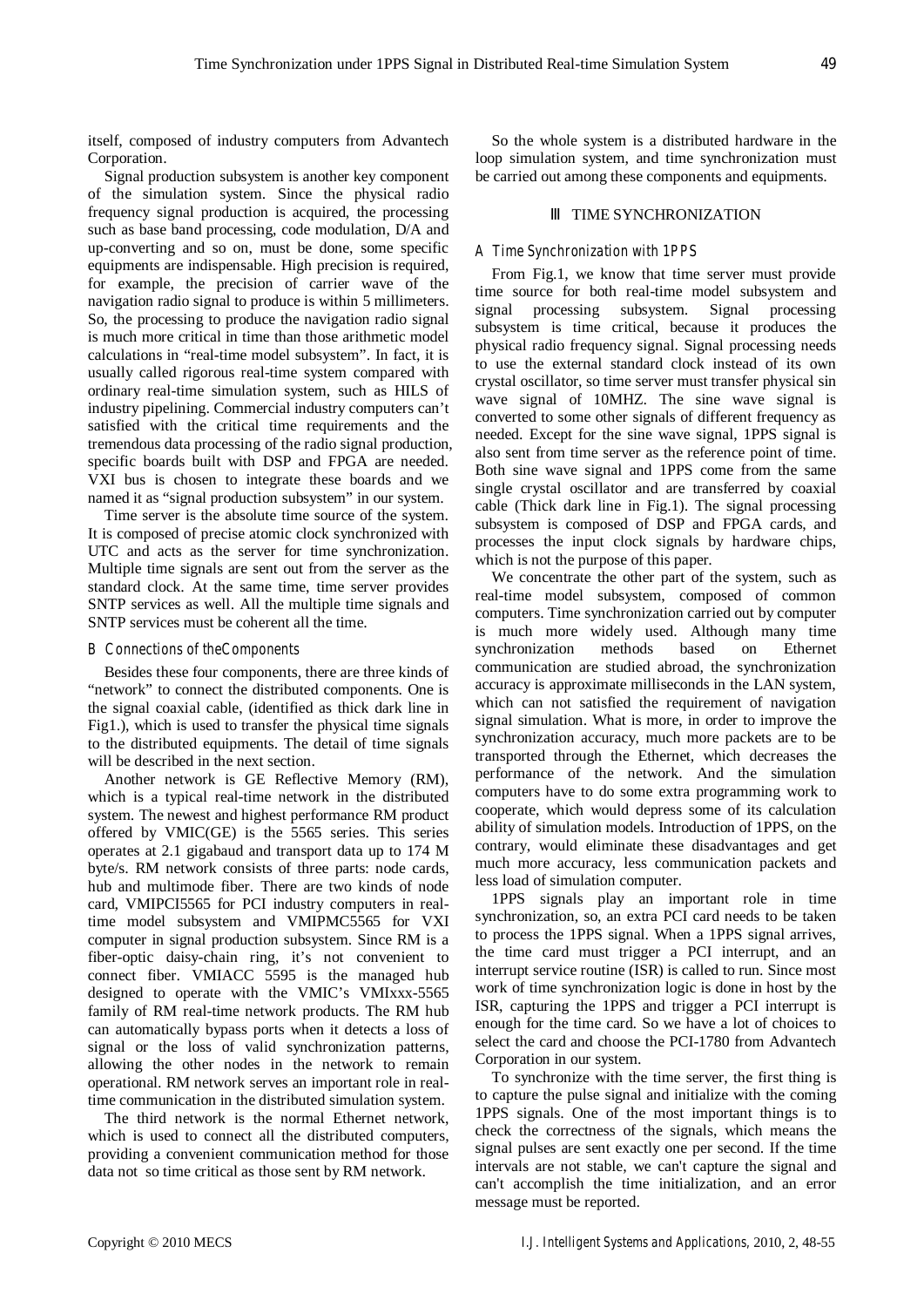So the intervals between the 1PPS signals must be measured in order to check the correctness. The measure may be done by the local crystal oscillator, which may contain error by itself. That is a dilemma, how can we distinguish the error between the input signal and the local timer? An admissible error is chosen to cope with the problem. If the error from the intervals of the input pulses exceeds measured by local timer, the 1PPS signals are assumed to have error and time synchronization can't be done. If the error, on the other hand, is less than, the 1PPS signals are confirmed. The error between the 1PPS signal and the local timer is assumed to belong to local timer, and then the error is used to adjust the local timer.

Another point in the capture is that the 1PPS signals must be stable and contain no noise pulses. If a false pulse signal is checked during the capture procedure, it is assumed to be a valid one. Since the interval between the valid 1PPS signal and a false one is of error larger than, it is assumed that the 1PPS signals are not stable and will stop the procedure. Several seconds later, capture procedure is resumed again.

From the description of synchronization logic, we know that an interrupt is assigned to the PCI1780 card on the computer, and it is triggered on each coming pulse. So, the interrupt latency is added to the time delay of the 1PPS signal, it is crucial to the time synchronization. Different interrupt latencies exist in various operating systems. In order to have better accuracy, a professional real-time operating system, Vxworks, is adopted, which is widely used in real-time application field. So the capture procedure is carried out under Vxworks, and the interrupt delay of the ISR is about 2 microseconds [1]. This precision is much better than in ordinary windowsXP operating system. The ISR supported by Vxworks is designed to process the interrupt as below:

a) For the first interrupt triggered by pulse signal, record the local time as variable "t1" and then return;

b) For the second interrupt, record the time as variable "t2", and return;

c) For the third interrupt, record the time as "t3", and check if the logic expression " $(|t2-t1-1|<|)$ &&(  $|t3-t2 1$ |< )" is TRUE. Capture procedure is completed on TRUE, and the time frequency error of local crystal oscillator is assumed as "(t3-t1)/2". Rewind and repeat the operation from a) on the condition of FALSE.

From our measurements, the error of the local crystal oscillator is less than 0.7 milliseconds per second, and the interrupt latency of Vxworks is less than 2 microseconds, so we set two milliseconds to the value in our project.

#### *B Time Synchronization with SNTP*

To do time synchronization in distributed system, 1PPS signal is helpful but not enough; since the simulation time not the physical time is to be synchronized. Software has to be engaged in this task. So, time server must provide "soft" time service except for the physical signal. In our system, SNTP (Simple Network Time Protocol) is adopted by time server, and so Ethernet connection is applied in the system.

|                           |                               | 8 |                   | 16    | 24 | 31        |  |
|---------------------------|-------------------------------|---|-------------------|-------|----|-----------|--|
|                           |                               |   | LI VNMode Stratum | Poll. |    | Precision |  |
| Root Delay (32)           |                               |   |                   |       |    |           |  |
| Root Dispersion (32)      |                               |   |                   |       |    |           |  |
| Reference Identifier (32) |                               |   |                   |       |    |           |  |
| Reference Timestamp (64)  |                               |   |                   |       |    |           |  |
| Originate Timestamp (64)  |                               |   |                   |       |    |           |  |
|                           | Receive Timestamp (64)        |   |                   |       |    |           |  |
|                           | Transmit Timestamp (64)       |   |                   |       |    |           |  |
|                           | Authenticator (optional) (96) |   |                   |       |    |           |  |

Figure 2 SNTP time packet

SNTP is a simplified copy of NTP (Network Time Protocol), which is widely used to provide the mechanisms to synchronize time and coordinate time distribution in a large, diverse internet. Rfc documents [2, 3] give a detailed description of NTP and SNTP, so this paper just put forward the structure of the net packet in Fig.2. This packet is adopted to help synchronization between the time server and real-time target subsystem through Ethernet by TCP/IP protocol. Time server works under server mode, while the real-time target node sends request to it as a client. The schedule of synchronization is left to the client to simplify the realization of the time server. Since the 1PPS signals is coherent with NTP service on the time server, the client simply sends an Ethernet request to the time server on receiving a 1PPS signal. The returning time packet from the time server contains the current simulation time. Only the integer of seconds in time packet is used to tag the 1PPS signal, and the fraction is discarded. Because the latency of the SNTP service is usually within a few milliseconds, the integer of seconds in the time packet can precisely tagged the 1PPS signal. Tagging the 1PPS signal is done only once at the initialization period of simulation experiment. The time maintenance is left to the client through 1PPS signal, and SNTP service needs not to be used anymore, unless another simulation experiment starts.

## *C Time Maintenance with 1PPS Signals.*

Once the 1PPS signal is captured and tagged with simulation time at the beginning, simulation time must be kept synchronized all along with the 1PPS signals.

Another task of the maintenance procedure is to create a sub step timer. Since the real-time operation done by the real-time model subsystem is on the step much less than one second, as the interrupt by 1PPS signals. In our project, the sub step is 20 milliseconds.

Two methods can be adopted to set the sub step timer, first is the watch dog timer from Vxworks and the other is the counter interrupt from PCI1780.

Watch dog timer is more convenient than the latter. A " wdFunc()" procedure is created first, user codes handling the 1PPS interruption are put into the procedure, and a system function " wdCreate() " is used to create watch dog timer, and the timer is triggered by system function " wdStart ()". There are some key points to use these watch dog timer functions: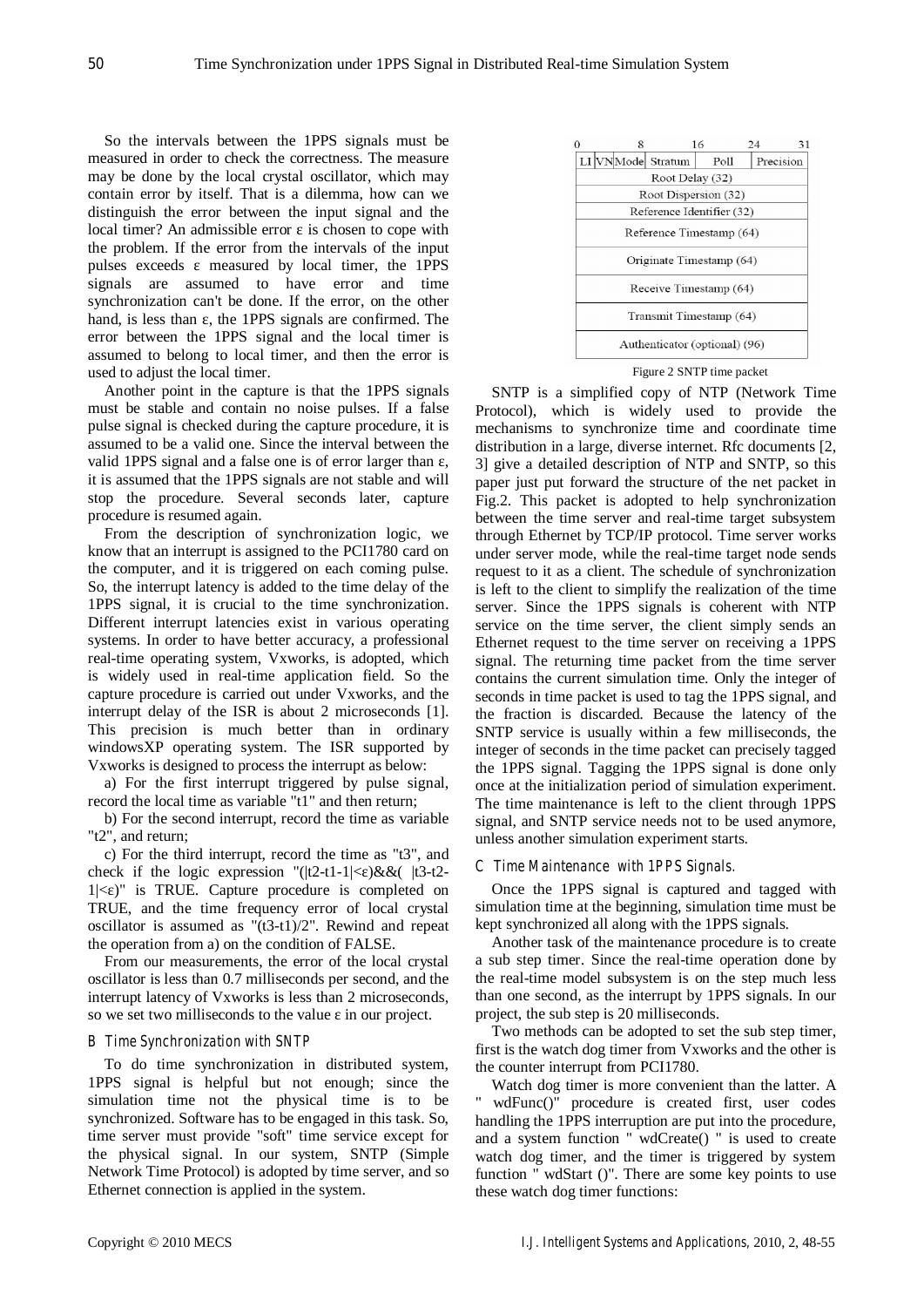a) The resolution of the timer is dependent of the tick period set by the Vxworks system, which is 1/60 second by default. This resolution is obviously not satisfied for a 20 milliseconds timer usage, so we use "sysClkRateSet()" to reset the frequency of time ticks to 500, which means the resolution of the watch dog timer equals 2 milliseconds.

b) The watch dog timer does not work in a cycle, which means it can't work repeatedly and just triggers once. That is not what we want. For our system, the sub step is 20 milliseconds, which means the watch dog timer must trigger forty nine times periodically between the 1PPS signal. In order to make the watch dog work repeatedly, the function of wdStart () must be called periodically on every watch dog timer fired until counting to forty nine times (Fig. 3).

c) Since the watch dog timer is triggered by the local crystal oscillator, which is different from the time server sending 1PPS signals, the sub step time T of the watch dog timer is not exactly equal to the 20 milliseconds at the angle of the time server. Fig.5 show that the sub step T is a bit shorter than that of the time server, so all the error from forty nine watch dog timer's sub step are cumulated together, which lead to the last sub step time T' is much larger than that of the previous forty nine sub steps. The error between T and T' is equal to the error between local crystal oscillator and the time server in one second, which is about 0.7 millisecond in our project. It is a pity that no actions been taken can reduce this error in this case of watch dog timer mode.

d) A detailed study show that it is not the worst thing which induced by watch dog timer mode. Watch dog



Figure 4 watch dog timer ~ time ticks

timer must start at the time when time ticks are triggered in Vxworks. That is, we can see from Fig.4, although the program start a watch dog at time t1, it doesn't start exactly at t1, it starts actually at the previous tick time instead (The short arrowheads indicate the ticks in

Vxworks). The result is that the real step time of the first watch dog timer contains an error of (Fig.4), this error can't be corrected at the next 1PPS interruption procedure, and the error would be cumulated to the tick period of Vxworks system. That is because of that the watch dog timer can only be started at the tick points, shown as the short arrowhead in Fig.4. In our project, the frequency of time ticks is set to 500, and so the error can only be corrected while it is cumulated to 2 milliseconds.

A much better resolution can be achieved by setting a higher frequency of the time ticks in Vxworks. But the system would be unstable and ineffective with too much frequently time tick interrupts. The frequency of time ticks is below 1KHZ under Vxworks systems usually, so the error can't be less than 1 ms.

A set of experiment data from watch dog mode is shown in Fig. 5. The sub step is set to 20 milliseconds here, and the points in figure indicate intervals measured for each sub step. Since the time measure function is from Vxworks with local crystal oscillator, the majorities are stable and equals to 20 milliseconds as assumed. The key point is when 1PPS signals arrive, the error between the local crystal oscillator and time server emerges. The local crystal oscillator is "faster" than the time server in our project, which means that real time of each sub step is actually a bit shorter. While the forty nine watch dog timers finish, 0.7 millisecond is added to the last sub step controlled by external 1PPS signal from the time server. That is why there is a value much larger than the majority every fifty points in Fig.5. The first watch dog timer stared by the 1PPS interruption procedure, as analyzed before, starts 0.7 milliseconds ahead of the programming time(0.7 is less than 2 millisecond and can't be adjusted), which induces that 0.7 millisecond is subtracted from the next sub step. The error is cumulated to about 1.3 millisecond on the next 1PPS signal shown in the figure, since it is also less than 2, the error can't be adjusted. When the error exceeds 2 milliseconds on the forth 1PPS signal's arriving, the time error of the first watch dog timer started by the forth 1PPS interruption procedure is reduced by a tick time (2 milliseconds).



Figure 5 sub step times' variety under 1PPS signal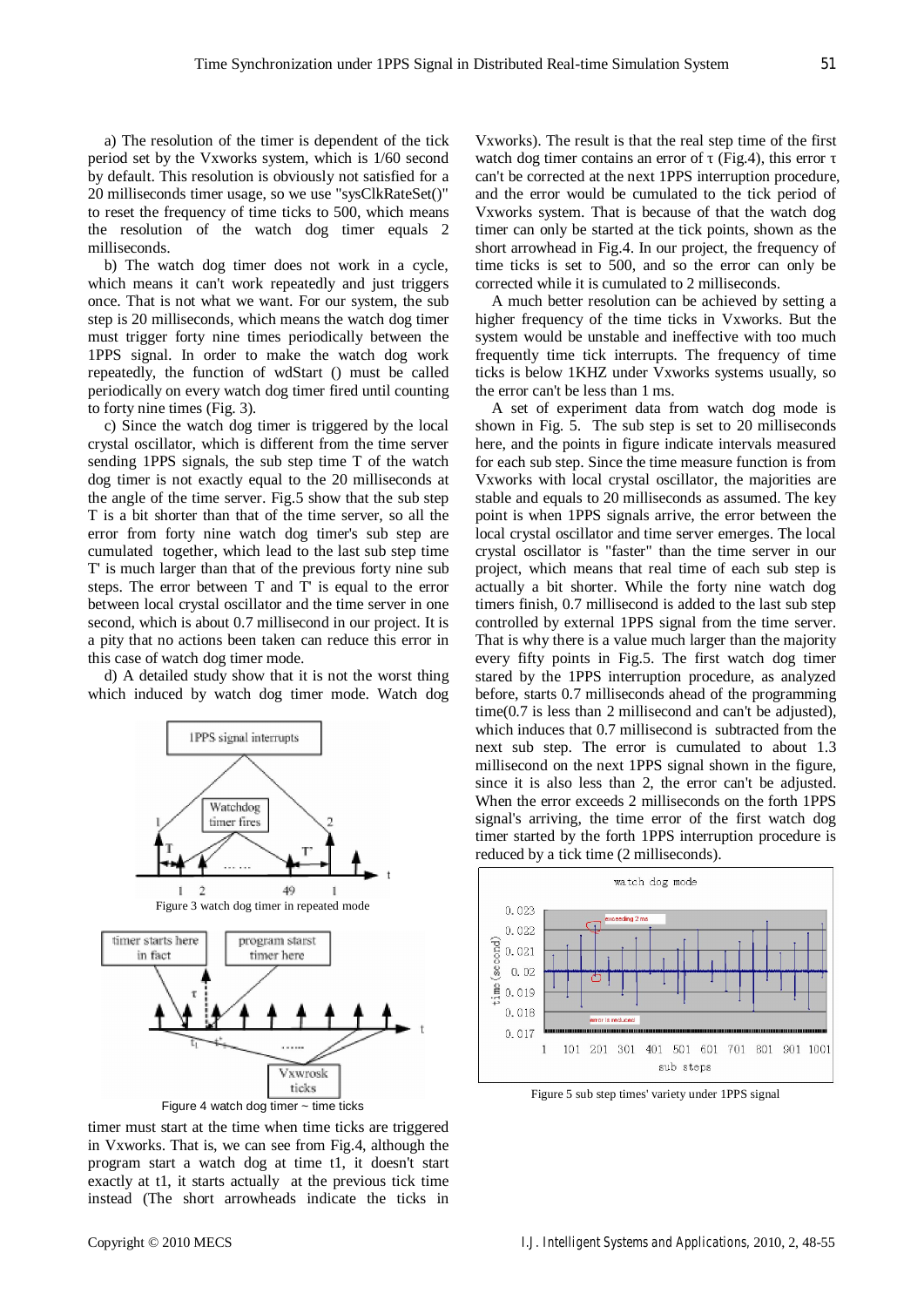Since the error cumulates to 2 milliseconds, that is not satisfied for real-time simulation of navigation signal, the second method of PCI1780 counter mode is adopted. In this method, a counter on PCI card is used instead of the watch dog timer. For PCI1780, the clock onboard can be set with arbitrary frequency as needed (no more than 10MHZ). 50KHZ is chosen in our project, which means a much high resolution of 20 microseconds can be achieved. Comparing the 500HZ of the watch dog timer, it is much better and acceptable in our project.

### *D Time Synchronizat iin real-time model subsyste*

There is only one computer in the real-time model subsystem that is installed with the PCI1780 card to synchronize with time server. This special computer is called as time router in real-time model subsystem. The other computers in the subsystem are synchronized with time router.

Simulation engine is designed to support parallel simulation of models and runs on each computer, including model computer and time router. Time synchronization is also done by the simulation engine, because simulation time's advance is coherent with the simulation procedure. Since all the computers in realtime model subsystem are installed with RM 5565 node cards, time synchronization can be done through RM network: Time router is first triggered by the interrupt from PCI1780 at each simulation step, and then sends an special RM event through RM network to all the node cards. The other model computers are waiting for the event in the procedure of time synchronization, and continue to finish the work left in current simulation step on receiving the synchronization event from the time router, and then come to the waiting mode again for the next event. Because of the fast transportation and deterministic latency, time event sent by the time router can be checked within several microseconds, that is much better than time synchronization done by Ethernet, and is enough for real-time simulation with step of 20 milliseconds.

# *E Time Synchronization Logic under Disturbance*

Besides the elements mentioned in the previous section, another factor may affect the effect of time synchronization. That is synthetic disturbance, which cost by circumstance and signal transportation.

The first type of disturbance is signal's lost. It is assumed that the 1PPS signals are sent exactly one per second. But for some reasons such as attenuation and disturbance or jamming from the environment, it is not always the case. Fig.6 zooms in and demonstrates the ascending part of the curve from the pulse signal, while Fig.7 gives the overall view of the 1PPS signals. Fig.6 (a) is a perfect waveform of the ascending curve, which trigger just one interrupt at each ascending moment. (3.3V is the typical TTL high level of input voltage). Waveform of Fig.6 (b), on the contrary, goes up slowly for the attenuation, and can not rise to the high level voltage of 2.4V. So no interrupt is triggered, which may slow down the time advancement of the simulation



Figure 6 ascending curve of 1PPS signal





computer. Fig.7 (a, b) present a bird's-eye view of the two kind of waveforms. Fig.7(c) illustrates another phenomenon which is brought by the jamming noise from the environment, and these noises may cause chaos in 1PPS signals.

Lost of signal and jamming noise signal, these two kinds of disturbance must be done with to get successful synchronization.

To cope with the lost of signal, a watching timer is created at each 1PPS signal by ISR. The interval of the timer is one second plus  $T_1$ . If the next 1PPS signal comes on time, the ISR kills the previous watching timer and creates a new one; if the next 1PPS signal is lost on the contrary, the watching timer would be triggered at the time  $T_1$  past one second to give alarm. The interval of the watching timer,  $T_1$  should be chosen carefully. If it is too small, the timer would be triggered before the correct 1PPS signal, and it would bring much larger error while it is too large. The choice of the interval is depend of the local timer's precision, for common computer, one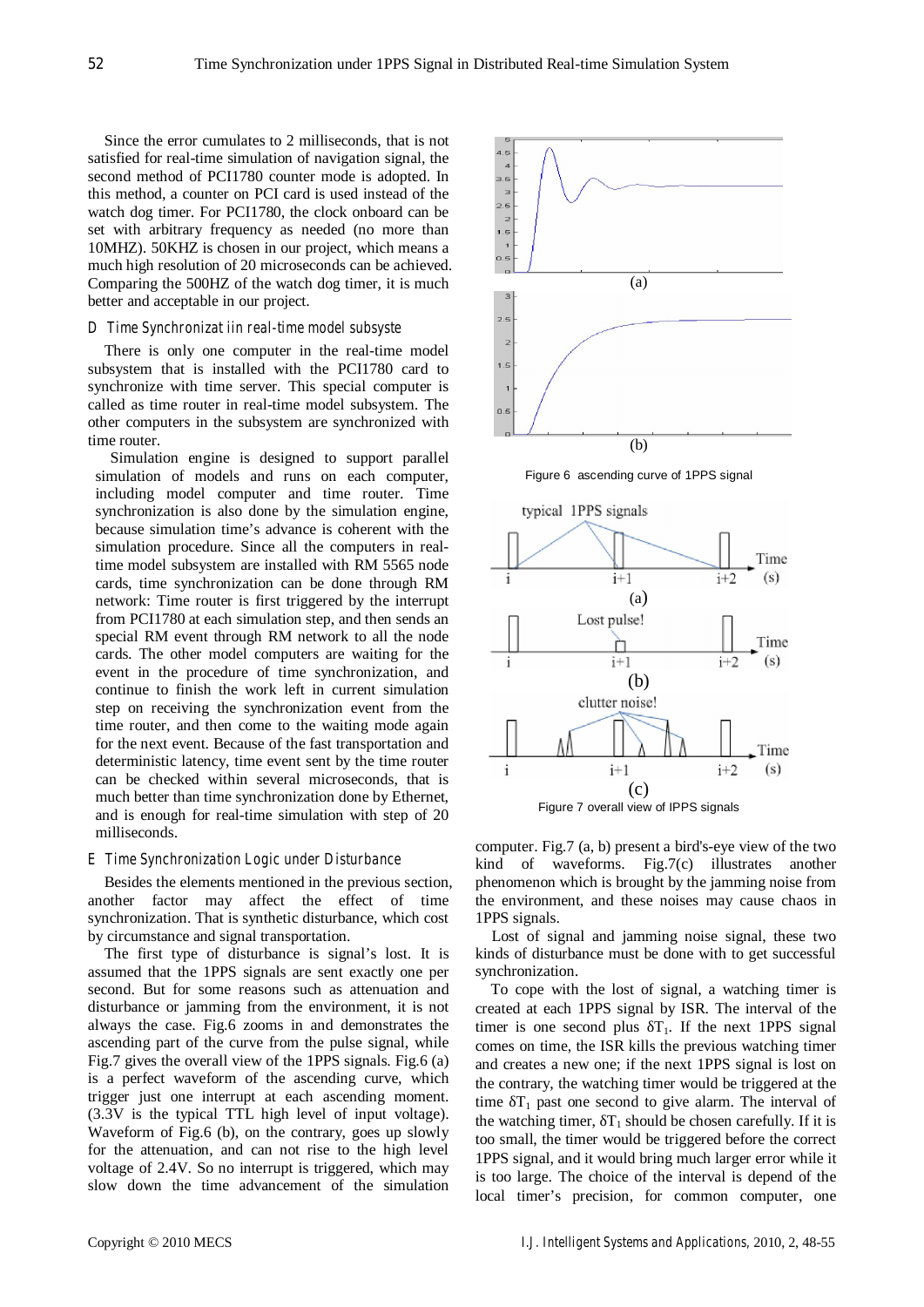

millisecond would be a reasonable choice.

Fig.8 illustrates the logic method to handle with the lost 1PPS signal:

i) A watching timer is created at each 1PPS signal (A), and the time interval is a bit longer than one second (B).

ii) If the next 1PPS signal comes at time, it would delete the previous timer (B), and create a new timer(C).

iii) If the next 1PPS signal is lost (D), the watching timer would not be deleted and fire at time  $T_1$  past one second (E), and a simulated interrupt is triggered (F), which calls the ISR as a normal interrupt. A new watching timer is created as normal (G).

As to the second type of disturbance, jamming noise signal, a check procedure is adopted. While a signal (noise or 1PPS) comes, an interrupt is triggered as the standard 1PPS signal, the ISR measures the interval between it and the previous 1PPS signal. If the interval is within one second minus  $T_2$ , it is considered as a noise signal and is ignored.

Fig.9 gives an overall view of the logic: P is the standard 1PPS signal, while  $P_1$  and  $P_2$  represent the lost signal checking and noise signal checking points respectively, and the short arrows represent the noise signals.  $T_1$  is the lost signal checking boundary and  $T_2$ is the noise checking boundary. If the noise signal comes between  $P_2$  and P, it would be considered as a valid 1PPS signal. If the noise signal comes before P2, it is treated as noise and abandoned.  $T_2$ , like  $T_1$ , must be also chosen carefully. If it is too small, a valid 1PPS signal would be treated as noise signal because of the time error between the local crystal oscillator and the standard one, and if it is too large, it would increase the probability which noise signal is confused with standard 1PPS signal. In our system, one millisecond is chosen as  $T_2$ .

Although it is seldom that the noise signal comes between  $P_2$  and P, it is occurred by chance, and the logic method must think of it and adjust to it. Another checking



routine is created to measure each "noise" signal, if the intervals of three adjacent "noise" signals are approximately equal to one second, these series signals are admitted as valid standard 1PPS signals and the logic is adjusted.

There are so many elements in the time synchronization, which bring time synchronization error: The latency of the interrupt service routine, the local timer granularity and error, the software programming and the synthetic disturbance are all combined together. How do these elements influence the time error? It's hard to give a precisely analytic answer, so an useful method to study this issue is simulation.

## CONSTRUCTING OF SIMULATION MODELS

In order to study the time synchronization method, simulation method is considered as a valid tool, and Arena simulation software is adopted.

Arena is developed from the early SIMAN/CINEMA simulation software by Rockwell Software, Inc. It is an easy-to-use, powerful tool that allows you to create and run experiments on models of your systems.

In order to simulate the time synchronization in Arena, some models need to be constructed at first.

#### *A Time Source Model*

Time source is the basic element in time synchronization system. There are two kinds of time source in our system, one is the standard time source and the other is the local time source.

For standard time source, there are also two kinds: The first is 1PPS signal source and the other is sub-step time source with step of 20 milliseconds. Since there are no signal components in Arena, we use the "Create" component instead. 1PPS signal is sent from the time source, it is simulated as an entity, so "Entity" component is adopted in model.

It is the same for the local time source model, but the time interval parameter is different: a value of g\_ticksDelt is introduced as the time error with the standard time source. In our system the time source is considered as constant in the simulation, so a constant value is used in the model.

#### *B Signal Transportation Model*

1PPS signals are transferred through physical link cable. It is simulated by "delay" component in Arena, and named as "Environment". Assuming signal is transported by cable with length of 30 meters, transport delay is about 0.1 microseconds. The 1PPS signal entity is sent into the Environment component and delayed about 0.1 us, and then sent out to the next component.

# *C Software Delay Model*

1PPS signal is sent to the time card installed on time router, and it would rely on the software routine to handle with this signal. The software routine must cost time to process the logic and bring error to the time Figure 9 checking logic according disturbance<br>synchronization obviously. So the software delay must be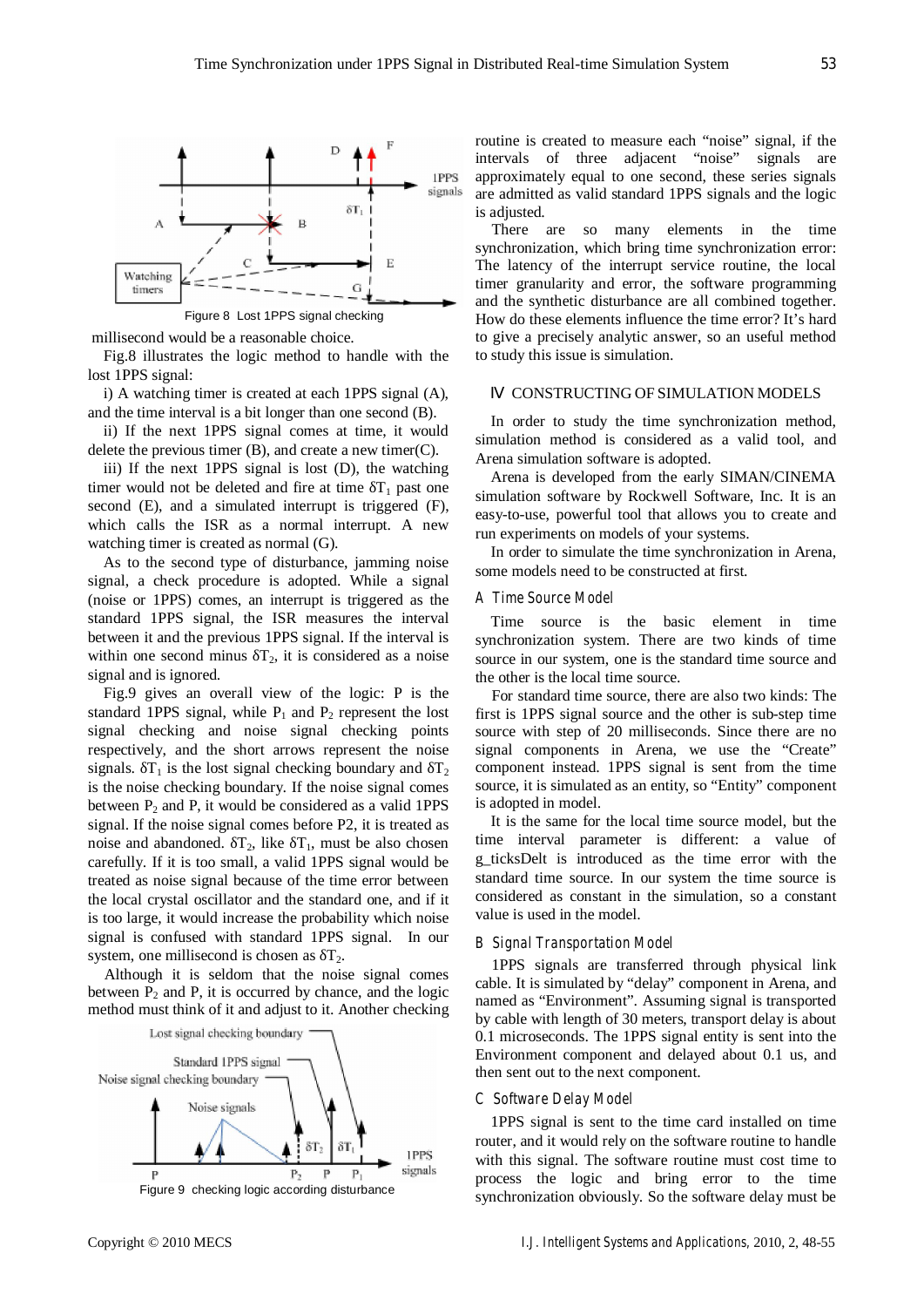taken into account and be modeled in Arena.

Compared with the transportation delay, software delay is much more complex. There are two methods to handle the 1PPS signal in software. The first is query method, that is, a counter is used to count the incoming 1PPS signals, and software routine checks counter repeatedly. If a new signal come, the counter would increase its value by one, and the software routine would detect the increase at the next checking. This method is easy and simple, and the checking delay time is about a few microseconds, but it would add extra burden to CPU and PCI bus, so it is seldom adopted in fact. Another method is interrupt method, which means, an interrupt is triggered on each incoming signal. In this method, the time delay is dependent on the interrupt response, which relies mostly on the target operating system. If ordinary windows system is chosen as the target operating system, the message passing process would cost milliseconds of time delay, and what's more, the delay would be variable from several milliseconds to hundreds of milliseconds, which bring much more difficulties and abnormal error in time synchronization. So in order to reduce the time delay and variation, a specific real time operating system, Vxworks, is applied in the distributed time synchronization. In Vxworks system, interrupt time delay is short and stable, which is about 2 microseconds (max: 2.76us, min: 1.86us), and the semaphore operating time is restricted within 200 nanoseconds [1], which are much better than in windows system.

"Delay" component is used to simulate the software delay in Arena. The delay time is not constant as the previous "Environment" model in Arena delay component, but is assumed as triangular distribution instead.

#### *D Disturbance Model*

The first kind of disturbance, lost of signal is modeled by "Decide" component in Arena. When 1PPS signals are passed to the decide component, probability calculation is done by Arena simulation engine, most of them are transferred to the next component and some of the signals are discarded to another route, which produce the lost of the signals. The probability of the lost can be set in the component.

Another kind of disturbance, noise signals, can be modeled by "Create" component like the time source model. The noise signals are also simulated as entities and combined with the normal 1PPS signal entities. The time distribution of noise signals is of random type (Expo in Arena), not constant like the normal time source.

#### *E Synchronization Logic Model*

From the previous section, we know that the logic to handle with the synthetic disturbance is complex, involving measurement and logic decision, this logic can be modeled by Arena. In order to restrict the paper length, the Arena model outline is put forth as Fig.10 without detailed description.



Figure 10. Synchronization Logic model in Arena

#### SIMULATION AND ANALYZATION

From the previous analyses, the whole model of the time synchronization can be constructed with Arena (Fig.11). The subsystem of "External ISR" in the central part of the model is the key component, which is expanded in Fig.10. Some global variables are displayed on the left part of the model, which shows the key value during the simulation process. The time synchronization error values are recorded to the file, and can be analyzed after the simulation.

Time synchronization under synthetic disturbance simulation is done under these conditions: sub-step interval is 20 milliseconds; noise signal's interval is accord with random distribution having mean value of 4.3 seconds; relative time error of local time source is of 0.01%; the granularity of the local time source is of 20 microseconds. During the simulation, local time values are measured with standard time source and recorded at each sub step.

Fig.12 is the result with no synthetic disturbance. Compared with standard time, local sub step intervals keep stable, and the max time error is less than 150 microseconds. Fig.13 gives the result with synthetic disturbance. Since there are disturbances, the initializing of time synchronization is longer than normal. (So, data number in Fig.13 is less than number in Fig.12). But once the initialization is done successfully, the sub step intervals also keep stable, and the time synchronization errors keep close to those with no disturbance. The simulation results prove the efficiency of the synchronization logic under synthetic disturbance.



Figure11. Synchronization model in Arena